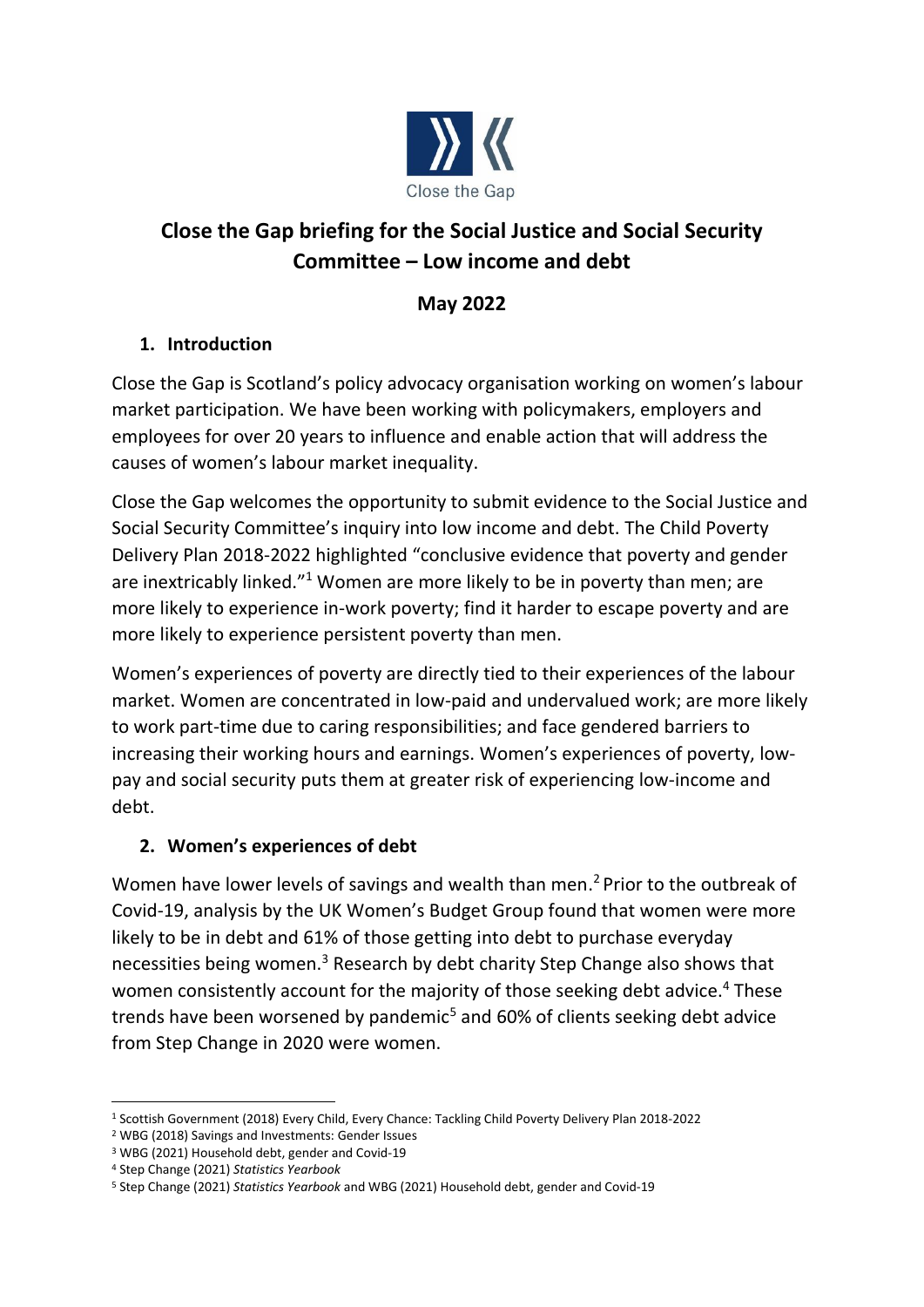Research published by Close the Gap and Engender in February 2021 found that women (24%) were more than twice as likely as men (10%) to be worried about how they will pay their rent or mortgage. $6$  This research also found that financial precarity during the pandemic was particularly pertinent for disabled women and Black and minority ethnic (BME) women.<sup>7</sup> Wider evidence also shows that single parents, 90% of whom are women, were disproportionately impacted by the economic implications of the pandemic. One-third of single parents reported being in financial difficulty, and 11% in problem debt. $8$  Prior to the pandemic 84% of single parents, reported savings of less than £1,500.<sup>9</sup>

Women's pre-existing economic inequality means that the ongoing cost of living crisis is having a disproportionate impact on women. This is likely to exacerbate women's financial insecurity and contribute to rising debt among women on low incomes. As a result of the gender pay gap and women's concentration in low-paid work, women are less likely to have savings to rely on during times of economic crisis. Women also tend to be "poverty managers" in the home, with responsibilities for household resource management and budgeting. This increases the risk of women falling into debt during periods of economic crisis and also has implications for women's health and wellbeing as they will often shield their families from poverty by going without food, clothing or warmth themselves.

#### **3. Social security doesn't meet women's needs**

Women are twice as dependent on social security as men. Social security should be an important anti-poverty measure for women, but this is not currently the case as the system is not designed to meet women's needs. Changes to the social security system, such as the benefit cap, have disproportionately impacted women, placing women at a greater risk of deeper and sustained poverty. The five-week wait for universal credit claims also exacerbates women's financial insecurity, potentially forcing women to access other forms of finance including high-interest loans or to fall into council tax and rent arrears, fuel debt and social security debt.

#### **4. Women's experiences of poverty are tied to their experiences of the labour market**

Women's experiences of poverty are directly linked to their experiences of the labour market with the gender pay gap being a key factor in women's higher levels of

<sup>8</sup> Step Change (2021) *Stormy Weather: Covid 19 and Debt*

<sup>6</sup> Close the Gap and Engender (2021) *Joint briefing on the impact of Covid-19 on women's wellbeing, mental health and financial security* available a[t https://www.closethegap.org.uk/content/resources/Close-the-Gap-and-Engender-Joint](https://www.closethegap.org.uk/content/resources/Close-the-Gap-and-Engender-Joint-briefing-on-the-impact-of-COVID-19-on-womens-wellbeing-mental-health-and-financial-security.pdf)[briefing-on-the-impact-of-COVID-19-on-womens-wellbeing-mental-health-and-financial-security.pdf](https://www.closethegap.org.uk/content/resources/Close-the-Gap-and-Engender-Joint-briefing-on-the-impact-of-COVID-19-on-womens-wellbeing-mental-health-and-financial-security.pdf)

<sup>7</sup> Close the Gap and Engender (2021) *Joint briefing on the impact of Covid-19 on women's wellbeing, mental health and financial security* available a[t https://www.closethegap.org.uk/content/resources/Close-the-Gap-and-Engender-Joint](https://www.closethegap.org.uk/content/resources/Close-the-Gap-and-Engender-Joint-briefing-on-the-impact-of-COVID-19-on-womens-wellbeing-mental-health-and-financial-security.pdf)[briefing-on-the-impact-of-COVID-19-on-womens-wellbeing-mental-health-and-financial-security.pdf](https://www.closethegap.org.uk/content/resources/Close-the-Gap-and-Engender-Joint-briefing-on-the-impact-of-COVID-19-on-womens-wellbeing-mental-health-and-financial-security.pdf)

<sup>9</sup> ONS (2021) *Family Resources Survey: financial year 2019 to 2020*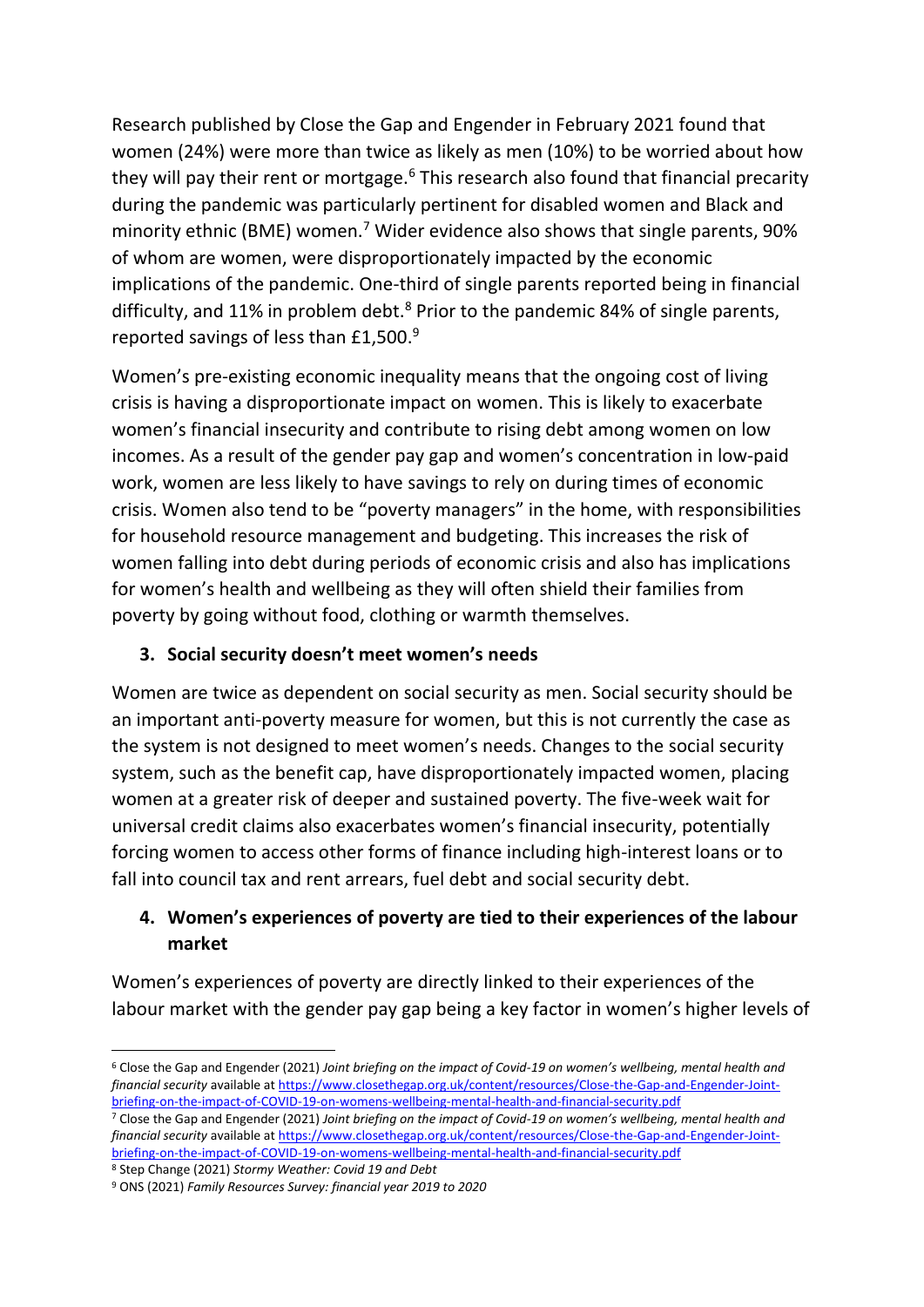poverty. In line with the multiple, intersecting inequalities experienced by different groups of women, there is a particularly high risk of poverty among BME women, disabled women, single parents, and refugee and asylum-seeking women.

Women comprise the majority of low paid workers, accounting for 60% of workers earning less than the real Living Wage in Scotland. There is low coverage of the real Living Wage in female-dominated sectors including retail, care and hospitality. For example, four in ten of those working in retail and wholesale are paid less than the real Living Wage.<sup>10</sup> Analysis from the STUC concluded that almost half (43%) of the Scottish social care workforce are being paid less than the real Living Wage, compared to less than a fifth (17%) for workers across the Scottish economy.<sup>11</sup> Improving rates of pay in these sectors is an important starting point in increasing women's earnings and tackling the undervaluation of "women's work". Women's low pay increases their risk of falling into problem debt, particularly in the context of the ongoing sharp increases in the cost of necessities including food and energy.

Women are more likely than men to have caring responsibilities and therefore face the additional pressure of finding work that allows them to balance earning with caring. This sees women further concentrated into low paid and insecure work, as most part-time work is found in the lowest paid jobs and sectors, often leading to women working below their skill level. Women face gendered barriers to increasing their working hours and earnings such as a lack of high-quality flexible working opportunities, including part-time work, and the prohibitive cost of childcare. In this context, women may be forced to take on debt in order to meet the cost of rising household bills.

#### **5. Women's insecure work**

Women's work in sectors such as retail, hospitality and care is increasingly precarious. The campaign for Living Hours has highlighted the importance of reliable working hours which provide for a stable income. A fifth of workers in the UK experience work insecurity, and more than half of these workers earn less than the real Living Wage.<sup>12</sup> Research by the Living Wage Foundation<sup>13</sup> found that more than half (52%) of women in shift work are likely to receive less than a weeks' notice for working hours, shifts or work schedules. While equal numbers of men and women (26%) reported experiencing unexpected cancellations of shifts in the past 12 months, women were more likely than men to report receiving no payment when shifts were cancelled (29% compared to 20%).<sup>14</sup> This presents particular challenges

<sup>12</sup> Living Wage Foundation (2021) *The Insecurity Complex: Low-paid workers and the growth of insecure work*

<sup>10</sup> Resolution Foundation (2020) *Risky Business: Economic impacts of the Coronavirus crisis on different groups of workers* <sup>11</sup>Williams, Martin (2020) 'Half of Scotland's care workers paid less than Real Living Wage', *The Herald,* 2 May 2020, available at<https://www.heraldscotland.com/news/18421934.half-scotlands-care-workers-paid-less-real-living-wage/>

 $13$  Ibid.  $14$  Ibid.